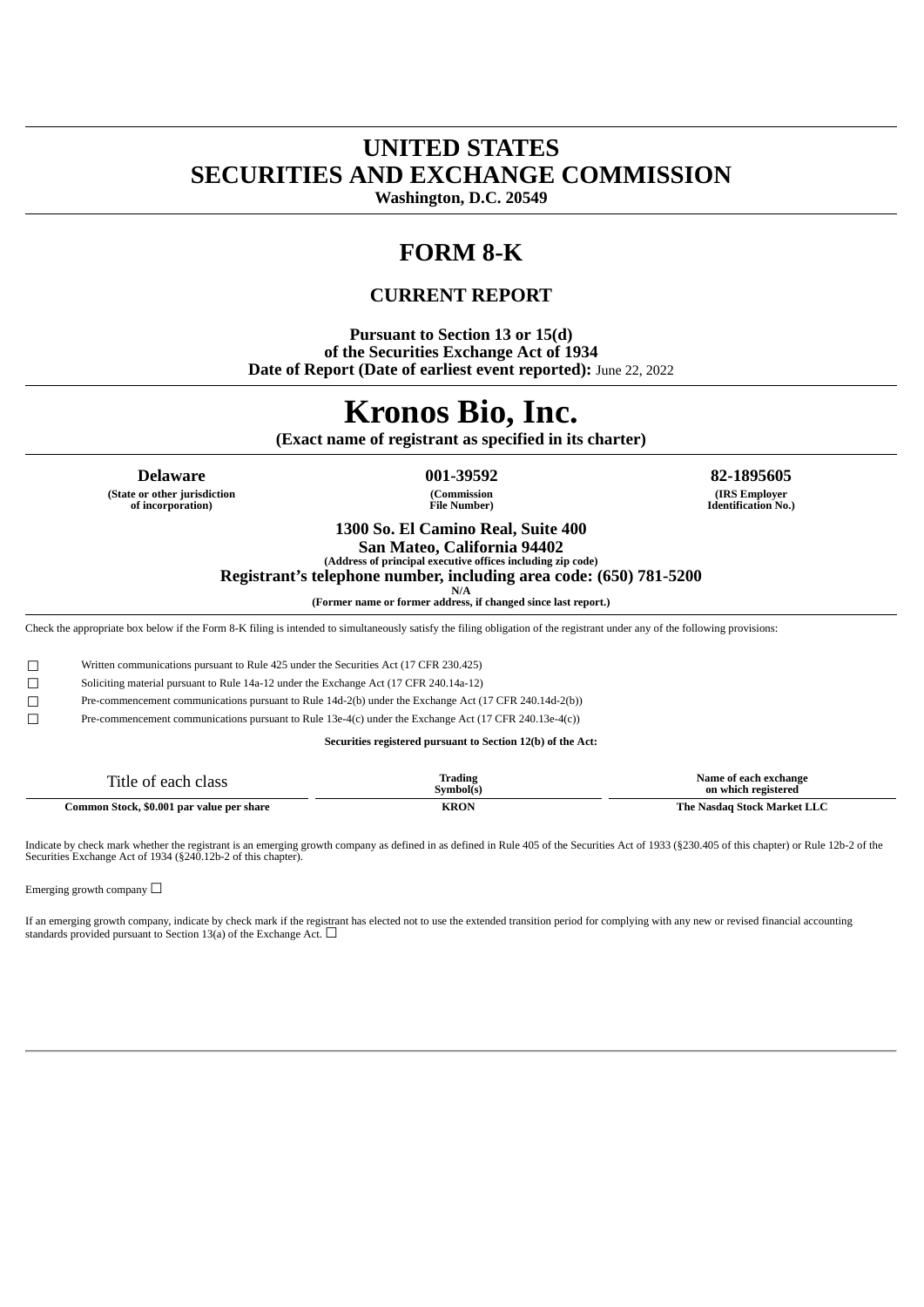#### **Item 5.02 Submission of Matters to a Vote of Security Holders.**

On June 22, 2022, Kronos Bio, Inc. (the "Company") held its 2022 Annual Meeting of Stockholders (the "Annual Meeting"). As of April 25, 2022, the record date for the Annual Meeting, 56,732,201 shares of common stock were outstanding and entitled to vote at the Annual Meeting. A summary of the matters voted upon by stockholders at the Annual Meeting is set forth below.

#### *Proposal 1. Election of Directors*

The Company's stockholders elected the three persons listed below as Class II Directors, each to serve until the Company's 2025 Annual Meeting of Stockholders and until their respective successors are duly elected and qualified. The final voting results are as follows:

|                           | Votes For  | <b>Votes Withheld</b> | <b>Broker Non-Votes</b> |
|---------------------------|------------|-----------------------|-------------------------|
| Otello Stampacchia, Ph.D. | 31,721,377 | 5,965,659             | 5,488,803               |
| David Tanen               | 32.214.438 | 5,472,598             | 5,488,803               |
| Roshawn Blunt             | 36.179.869 | 1,507,167             | 5,488,803               |

#### *Proposal 2. Frequency of Solicitation of Advisory Stockholder Approval of Executive Compensation*

The Company's stockholders elected to hold advisory votes on executive compensation every year. The final voting results are as follows:

| $-$<br>Year                    | Years         | Vonne<br>78 I .        | ıons                       | - Votes<br>Non-<br>Kroker |
|--------------------------------|---------------|------------------------|----------------------------|---------------------------|
| $\sim$<br>$\overline{A}$<br>n, | $-2$<br>ے ے ت | $\sim$<br>.632<br>$ -$ | A1'<br>$\mathbf{4}$<br>ᅮᆂᄾ | .803<br>400<br>488<br>.   |

In light of this result, the Company has decided to hold a non-binding advisory vote on executive compensation on an annual basis until the next advisory vote on the frequency of non-binding votes on executive compensation.

#### *Proposal 3. Ratification of the Selection of Independent Registered Public Accounting Firm*

The Company's stockholders ratified the selection by the Audit Committee of the Company's Board of Directors of Ernst & Young LLP as the Company's independent registered public accounting firm for the fiscal year ending December 31, 2022. The final voting results are as follows:

| <b>Votes For</b> | Votes Against | <b>\bstentions</b> | <b>Broker Non-Votes</b> |
|------------------|---------------|--------------------|-------------------------|
| 43,166,520       | 9,204         | TTO                |                         |